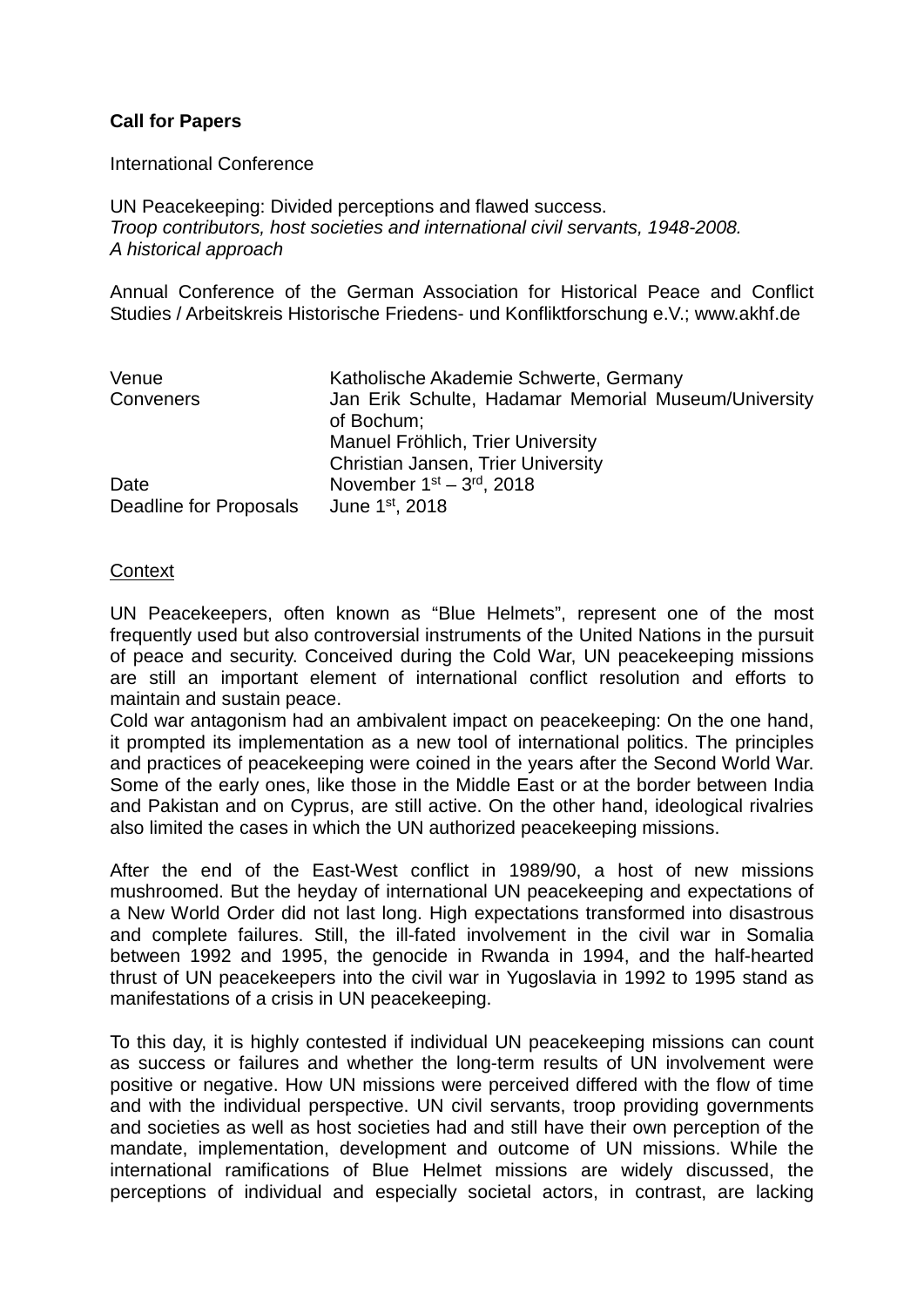scrutiny. This finding seems to be especially true for an historical approach of both short-term and long-term results. Nonetheless, recent studies point to the high relevance of mental settings, experiences and expectations of all actors for the outcome or perceived outcome of peacekeeping missions.

This international conference sets out to study and discuss various perspectives of individuals and group actors on a UN level, from troop providing countries and from host societies. It questions deep-rooted sentiments about peacekeeping endeavors in different societies. In bringing the various perspectives together, the conference will explore possibilities of (historical) comparison and of transfer history. At the same time, the conference tries to stay clear from a Eurocentric or Western view and aims at a truly global history of UN peacekeeping in the 20th century. This approach will not only provide new insights into historical developments and perceptions – and perhaps revise or problematize binary classifications of success or failure – but will help to understand how peacekeeping missions have to be designed and structured in order to be accepted in both troop providing countries and host societies.

At the centre of discussion will be the different perceptions and reactions vis-à-vis the deployment and presence of Blue Helmets in societies which provide soldiers as well as in societies which (have to) host UN troops. A third perspective can be discerned in the view of international civil servants that plan, lead and evaluate peacekeeping missions in the field and at UN headquarters. The comparison of these actors and their respective perceptions, motivations, interests and goals lies at the heart of the conference.

## Perspectives, scope and guiding questions

In order to illustrate but not to limit the scope of potential contributions, the following questions may give some orientation:

Regarding the troop contributing societies, questions might be:

What were the interests of governments, administrations and the national military in the provision of troops? Why did some states provide troops on a regular basis? What was the significance of idealistic motives like the defense of human rights? What was the influence of civil society organizations and the media? What role did national identities, cultures and images play, and to what extent were they instrumental for providing troops? How were the host countries and societies perceived and did this perception change? How much information of the situation in the host countries was provided, and how were the activities, accomplishments and performances of UN soldiers perceived in the home countries?

Regarding the host societies, questions might be:

How much influence had governments and societies with regard to the deployment of UN missions on national territory and how did this develop over time (especially before and after 1989/90)? How did governmental, military, societal and nongovernmental actors react to the presence of Blue Helmets? What were the perceived motives of the troop contributing countries? What were the hopes and expectations with regard to UN peacekeeping troops? How did the perception of UN peacekeeping missions and of individual soldiers develop over time? Which problems emerged (economic implications, human rights violations, sexual abuse